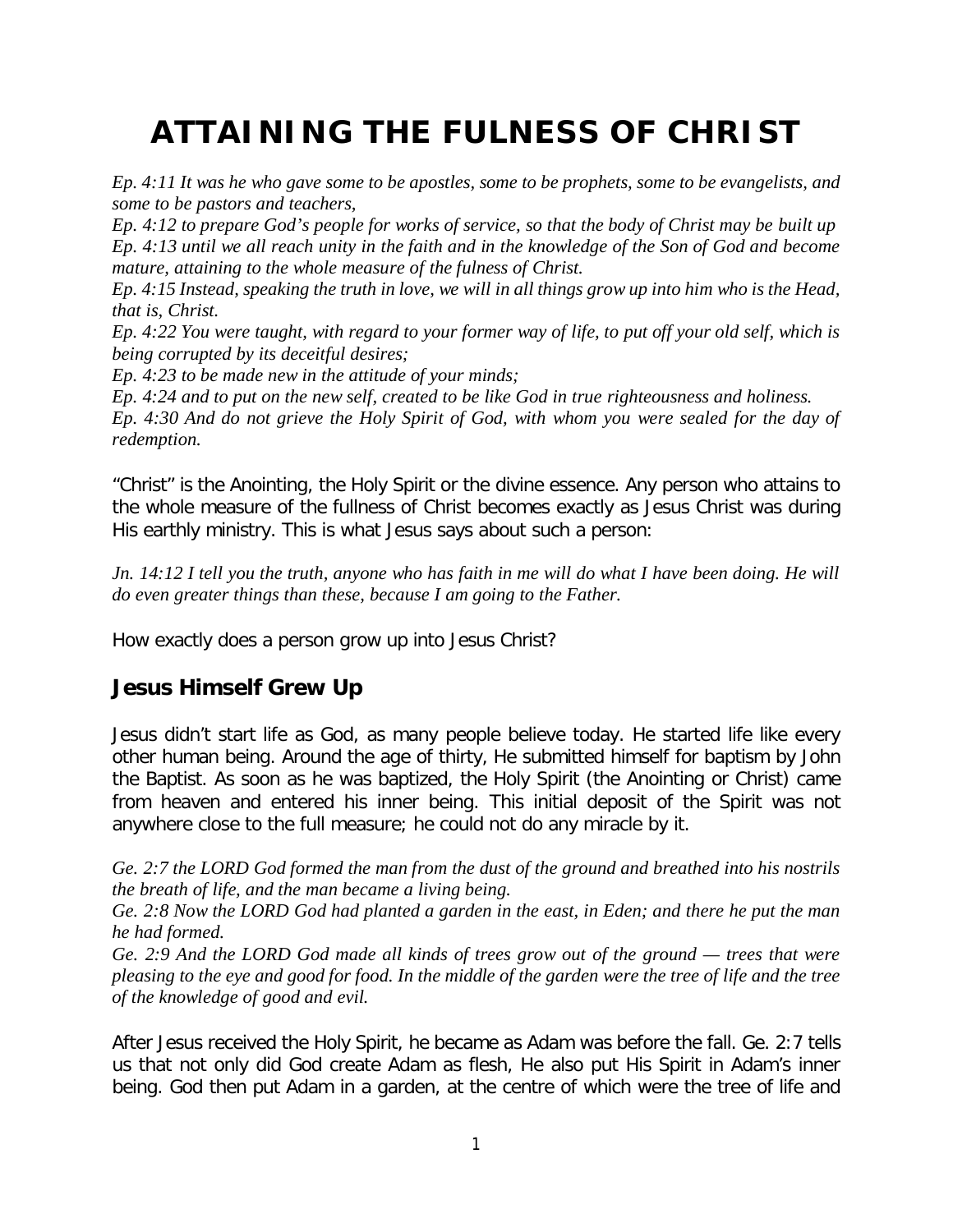the tree of the knowledge of good and evil. A competition immediately ensued, between the tree of life and the tree of the knowledge of good and evil. They competed for Adam's soul; the tree of the knowledge of good and evil won.

## *Mt. 4:1 Then Jesus was led by the Spirit into the desert to be tempted by the devil.*

God did not create any garden for Jesus, but rather moved him into the desert. The desert is the world of Adam. Adam moved himself from the garden of God to desert. Jesus, the new Adam, began life with anointing in the desert of Adam. Even there in the desert, both the tree of life and the tree of the knowledge of good and evil were also present and, once again, they competed for the soul of Jesus.

*Mt. 4:2 After fasting for forty days and forty nights, he was hungry.*

*Mt. 4:3 The tempter came to him and said, "If you are the Son of God, tell these stones to become bread."*

*Mt. 4:4 Jesus answered, "It is written: `Man does not live on bread alone, but on every word that comes from the mouth of God.'"*

The first temptation to which Jesus was subjected is lust of the flesh. Jesus kept away from a number of things his flesh would want him to do; that is some kind of fasting. Satan (the tree of the knowledge of good and evil) began to project the spirit of lust (one of the fruits of the tree of the knowledge of good and evil) upon Jesus to move him to satisfy the cravings of his flesh. The only way for Jesus to escape falling into the temptation was to go to the tree of life (God) and ask for His fruit (Holy Spirit) so that he would be strong enough to do God's word. It is the desire to do His word that moves God to give His Holy Spirit to a person. Disobedience to His word grieves God and makes Him to withdraw His Spirit. That was what happened to Adam—the fall of man.

*Mt. 4:5 Then the devil took him to the holy city and had him stand on the highest point of the temple.*

*Mt. 4:6 "If you are the Son of God," he said, "throw yourself down. For it is written: "`He will command his angels concerning you, and they will lift you up in their hands, so that you will not strike your foot against a stone.'"*

*Mt. 4:7 Jesus answered him, "It is also written: `Do not put the Lord your God to the test.'"*

Having failed to fall Jesus through lust of the flesh, Satan began to project the spirit of pride upon Jesus. Display your spiritual power just to show that you are the great one and not necessarily as a means of furthering the purpose of God. Once you begin to use the power God has given you for egoistic purposes and not for leading people to God, He will begin to withdraw His Spirit from you. The only way Jesus could overcome the spirit of pride was by constantly praying to God to give him the spirit of humility (meekness and lowliness).

*Mt. 4:8 Again, the devil took him to a very high mountain and showed him all the kingdoms of the world and their splendour.*